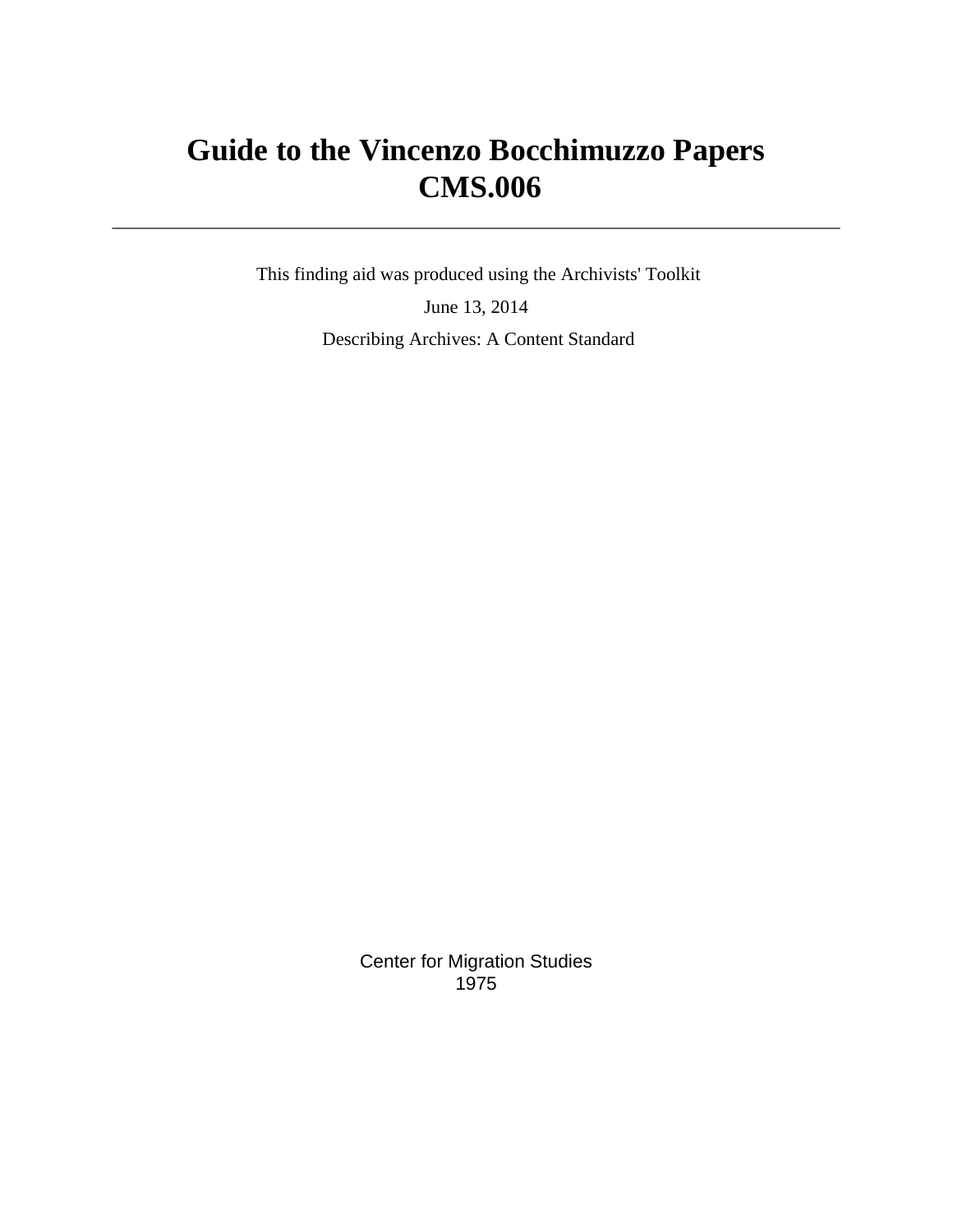## **Table of Contents**

 $\overline{\phantom{a}}$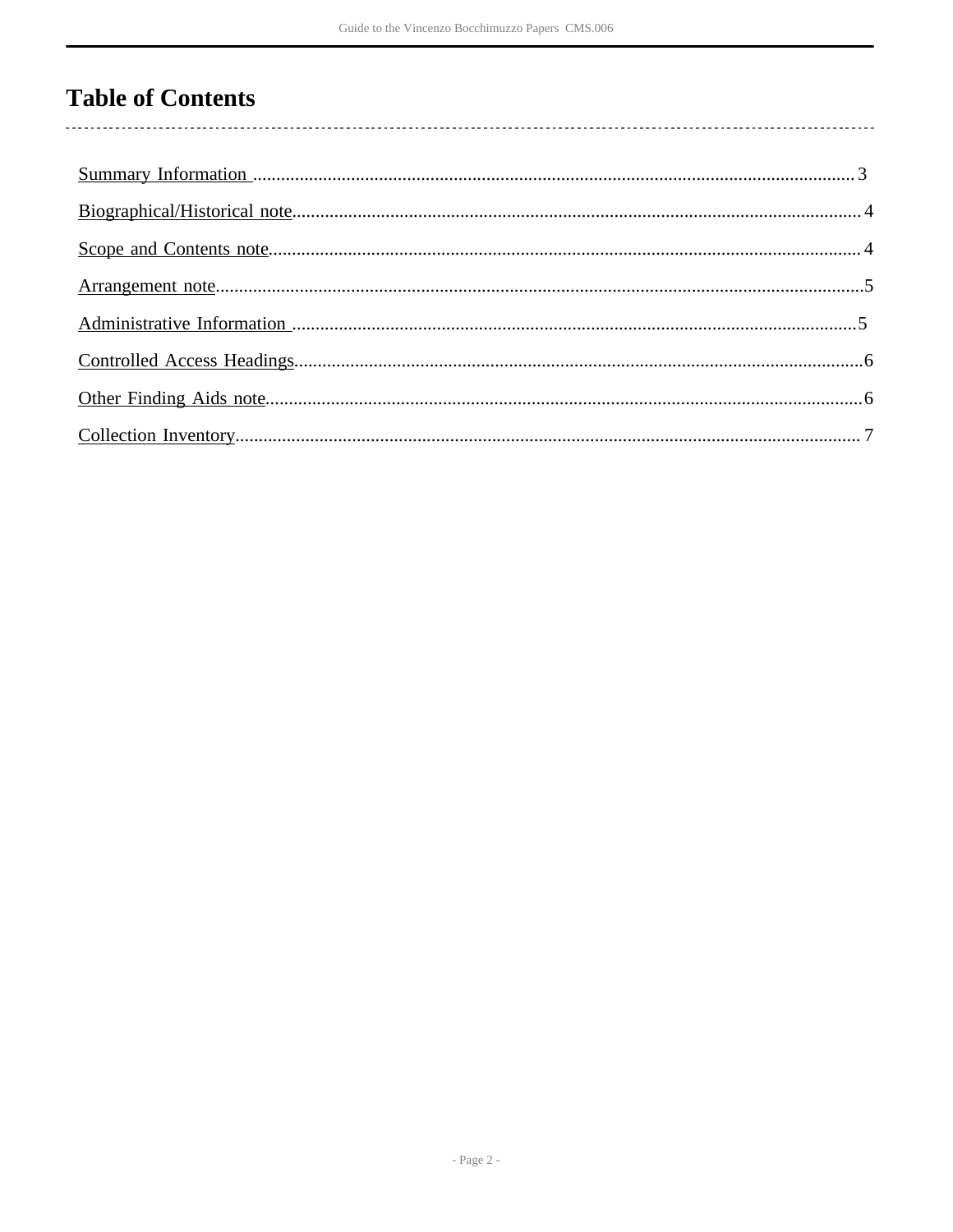## <span id="page-2-0"></span>**Summary Information**

 $\overline{a}$ 

| <b>Repository</b>                                    | <b>Center for Migration Studies</b>                                                                                                                                                                                                                                                                                    |  |  |  |
|------------------------------------------------------|------------------------------------------------------------------------------------------------------------------------------------------------------------------------------------------------------------------------------------------------------------------------------------------------------------------------|--|--|--|
| <b>Creator</b>                                       | Bocchimuzzo, Vincenzo                                                                                                                                                                                                                                                                                                  |  |  |  |
| <b>Title</b>                                         | Vincenzo Bocchimuzzo Papers                                                                                                                                                                                                                                                                                            |  |  |  |
| Date [bulk]                                          | Bulk, 1906-1955                                                                                                                                                                                                                                                                                                        |  |  |  |
| Date [inclusive]                                     | 1906-1955                                                                                                                                                                                                                                                                                                              |  |  |  |
| <b>Extent</b>                                        | 0.5 Linear feet in one document box.                                                                                                                                                                                                                                                                                   |  |  |  |
| Language                                             | English                                                                                                                                                                                                                                                                                                                |  |  |  |
| Language of Materials note Collection is in Italian. |                                                                                                                                                                                                                                                                                                                        |  |  |  |
| <b>Abstract</b>                                      | CMS 006 contains the Italian-language handwritten dramas, essays and<br>poems of Vincenzo Bocchimuzzo, which provide commentary on events<br>in Italy from Bocchimuzzo's involvement in a dispute with the pastor of<br>his church in the 1900s through the death of Mussolini and the end of<br>World War II in 1945. |  |  |  |

### **Preferred Citation note**

Center for Migration Studies of New York; Vinzenco Bocchimuzzo Papers (CMS 006); Box; Folder.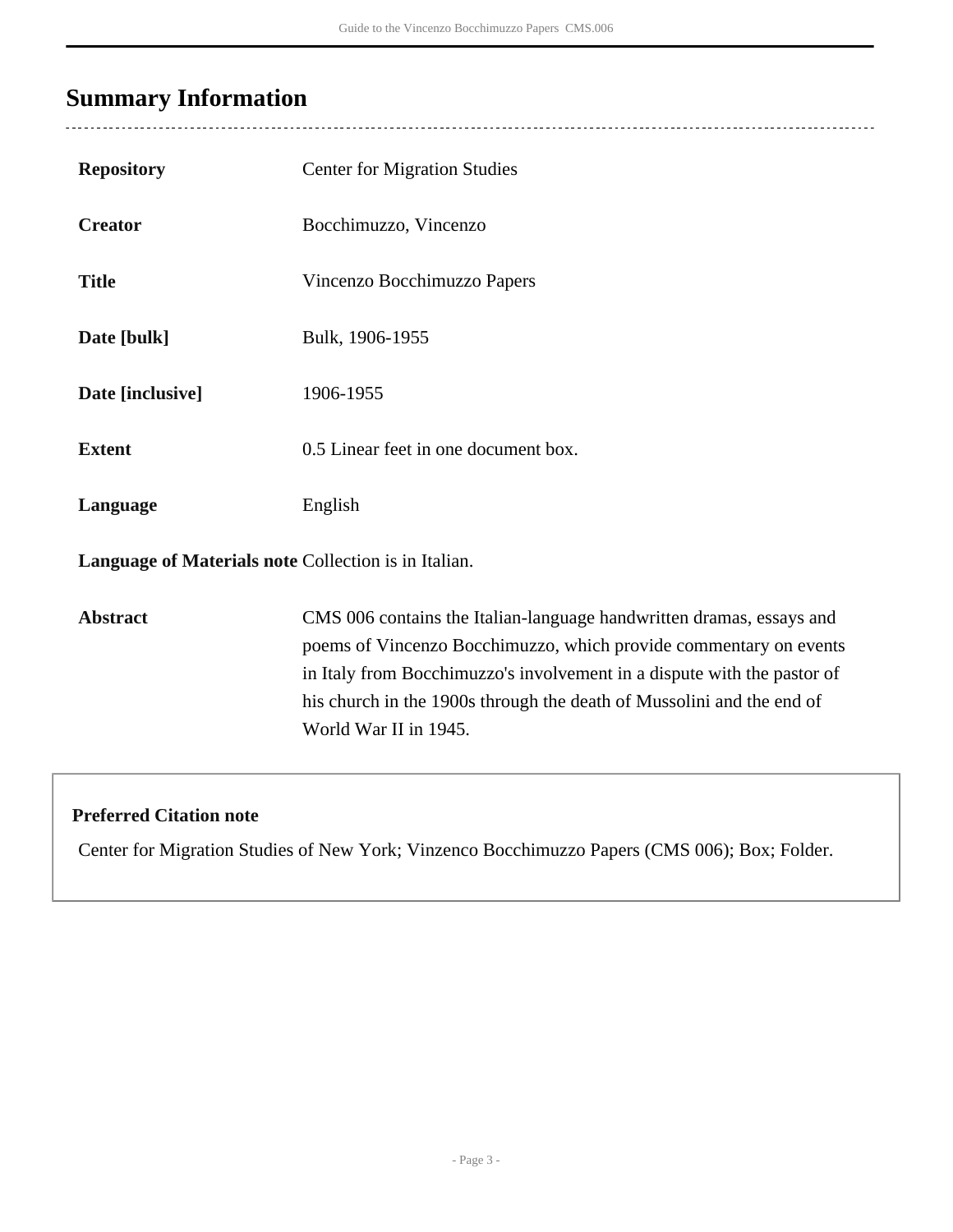## <span id="page-3-0"></span>**Biographical/Historical note**

Vincenzo Bocchimuzzo was born February 9, 1871, into a peasant family living in Mangone, province of Cosenza, Calabria. He completed four years of primary schooling and while still a youngster was apprenticed to a tailor. Later he sought to improve his sartorial skills by enrolling in a correspondence course offered by a trade school in Milan. He was an avid reader and enjoyed particularly the ancient classics.

In his hometown he served a president of the Congregazione di Carita' di Mangone, a lay fraternal organization charged with administering the lands of two local "lay chapels." When in 1906 the newly arrived parish priest, Michle Aquino, attempted to appropriate these lands, Bocchimuzzo took the pastor to court. The case, which reached Italy's supreme court, dragged on for years but eventually resulted in a ruling against the pastor.

Shortly after World War I, Bocchimuzzo organized a mutual aid society in Mangone called Giovane Italia, which in turnn established a food cooperative for its members.

In 1920, Bocchimuzzo emigrated to the United States, settling in New York City,where he worked as a tailor until his retirement in 1947. Even while working, he wrote, publishing in the progressive paper "La Stampa Libera" under the pseudonym *Il vecchio della montagna*. In retirement he devoted himself to reading and writing, including five of the composition books gathered in this collection. He died February 17, 1960, at the age of 89.

Source: Vincent Bocchimuzzo recounted this information to an employee of the Center for Migration Studies, who composed a brief biography and dated it August 23, 1976. The original, from which this was adapted, is in the original finding aid. The date of emigration can be given with greater certainty following the discovery of Mr. Bocchimuzzo's 1927 naturalization petition on the genealogy website Fold 3: http://www.fold3.com/document/2013287628 (June 6, 2014).

### <span id="page-3-1"></span>**Scope and Contents note**

This collection contains the unpublished, handwritten, Italian language dramas, essays, and poems of Vincenzo Bocchimuzzo, a tailor by trade and a critic of his times by calling. Bocchimuzzo's literary career commenced in his birthplace of Mangone, Cosenza, Calabria, when he became president of a local mutual aid society that administered the lands of two "lay chapels." In 1906, Don Michele Aquino, the new parish priest, tried to appropriate these lands. Bocchimuzzo not only took him to court, but went after him in public with a satire called "Vita e Miracoli di Donno Michele Aquino, Parrocco di Moangone, narrata al popolo," "Life and Miracles of Don Micele Aquino, Pastor of Mangone, as told to the people."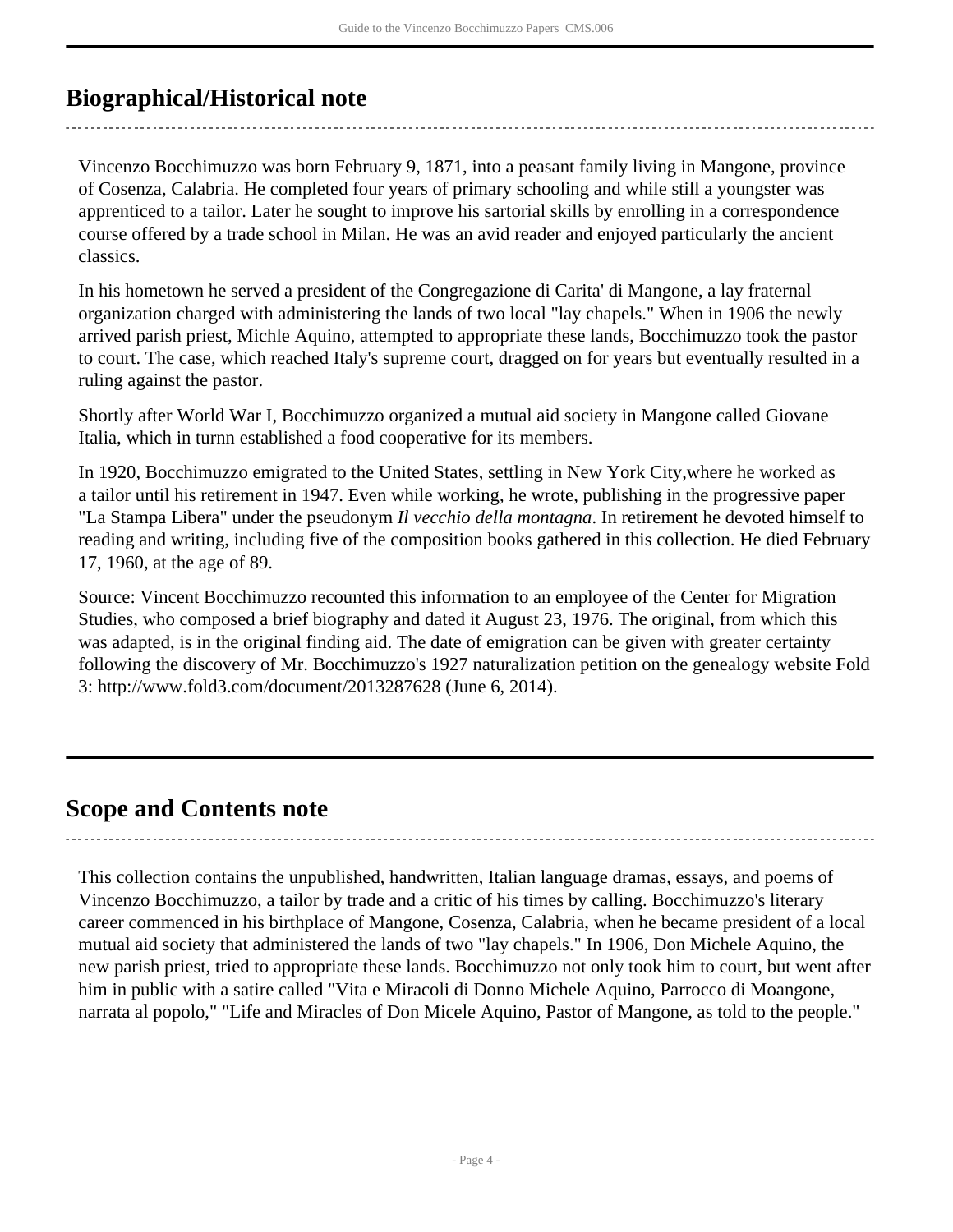It is unclear with whom Bocchimuzzo shared his satire, as the only known copy is this handwritten one in his files.

Bocchimuzzo migrated to New York City in 1920, where he worked as a tailor until his retirement in 1947. He continued to follow events in Italy, and to comment on them for the newspaper "La Stampa Libera" under the pseudonym Il Veccho della Montagna (the old man of the mountain). He collected some of his thoughts into two composition books, which he titled "Critica Sociale."

Retirement provided even more time for writing. Bocchimuzzo began a three-volume work on "I Grandi Crimini ed i Grandi Criminali," or "Big Crimes and Big Criminals" in 1950. He also wrote a play, "Benito Mussoli alle Porte del rengo dell'Abbiso, or "Benito Mussolini at the Gates of the Abyss" (i.e.g, Mussolini in Hell) in July 1951, and produced a second handwritten copy in July 1955. His works provide insight into how one working-class migrant living in New York City viewed events in his Italian homeland from the 1920s through the end of World War II.

### <span id="page-4-0"></span>**Arrangement note**

CMS 006 consists of three folders, one each for "In Defesa della Congregazione di Carita' di Mangone," "Vita e Miracoli di Donno Michele Aquino" and Bocchimuzzo's photograph, and seven composition books, the titles of which are listed in the inventory.

### <span id="page-4-1"></span>**Administrative Information**

#### **Publication Information**

Center for Migration Studies 1975

#### **Revision Description**

 Mary Elizabeth Brown inputted the finding aid for the Vincenzo Bocchimuzzo Papers into Archivists' Toolkit in compliance with DACS. Nicole Greenhouse checked the work. 2014

#### **Conditions Governing Access note**

Open to researchers by appointment.

#### **Conditions Governing Use note**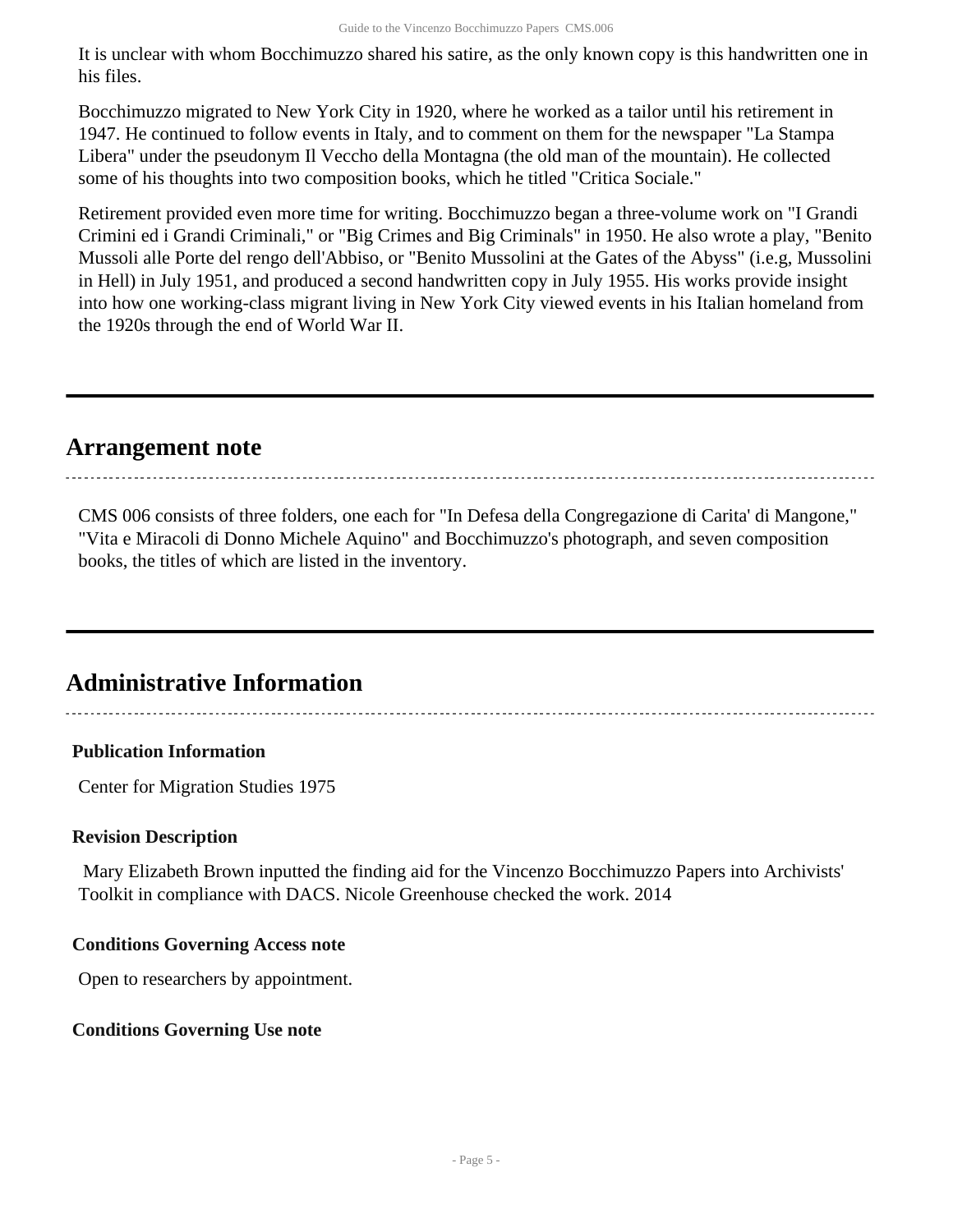Copyright is owned by the Center for Migration Studies. Permission to publish materials must be requested before use.

#### **Immediate Source of Acquisition note**

Gift of the family.

#### **Processing Information note**

In 1975, employees at the Center for Migration Studies prepared a finding aid for CMS 006. In 2014, Mary Elizabeth Brown entered the finding aid into the Archivists' Toolkit in compliance with DACS and folder descriptions were simplified from the original print finding aid. (The original finding aid is available in print upon request). Folder titles in the container list online may vary from the the physical folder titles.

### <span id="page-5-0"></span>**Controlled Access Headings**

#### **Personal Name(s)**

• Mussolini, Benito, 1883-1945

#### **Subject(s)**

- Anti-fascist movements |z United States.
- Italian Americans |x Intellectual life |y 20th century.
- World War, 1939-1945 |z Italy

### <span id="page-5-1"></span>**Other Finding Aids note**

The original finding aid is available in print upon request.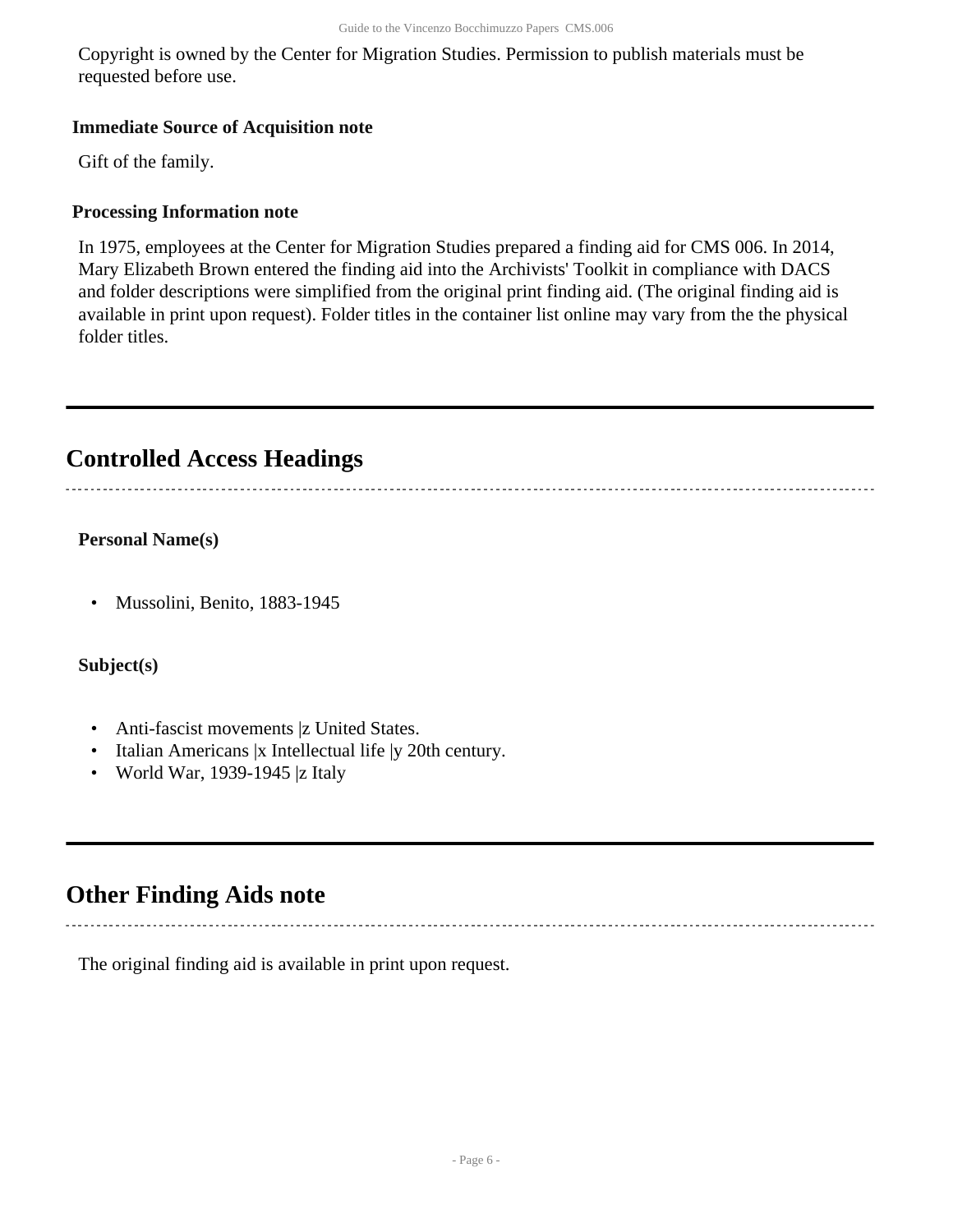# <span id="page-6-0"></span>**Collection Inventory**

|                                                                                                                                                                             | <b>Box</b>   | <b>Folder</b>  |
|-----------------------------------------------------------------------------------------------------------------------------------------------------------------------------|--------------|----------------|
| Alessandro Corigliano, "In Difesa della Congregazione di Carita' di<br>Mangone contro il Parroco D. Michele Aquino," Tribunale Civile di<br>Cosenza, 1st Sezione March 1907 | $\mathbf{1}$ | $\mathbf{1}$   |
| "Vita e Miracoli di Donno Michele Aquino, Parroco di Mangone, Narrata<br>al Popolo" circa 1934                                                                              | $\mathbf{1}$ | $\overline{2}$ |
| CMS 006 Photograph of Vincenzo Bocchimuzzo undated 1.0 document<br>box.                                                                                                     | $\mathbf{1}$ | 3              |
|                                                                                                                                                                             |              | <b>Box</b>     |
| "Critica Sociale, Parole, Fatti e Commente" circa 1938                                                                                                                      |              | 1              |
| "Critica Sociale, La Colpa e' del Re" and "Pio XI Alle Porte del Paradiso" April 1944                                                                                       |              | $\mathbf{1}$   |
| "I Grandi Crimini ed i Grandi Criminale," vol. 1 1950                                                                                                                       |              | $\mathbf{1}$   |
| "I Grandi Crimini ed i Grandi Criminale," vol. 2 1950                                                                                                                       |              | $\mathbf{1}$   |
| "I Grandi Crimini ed i Grandi Criminale," vol. 3 1950                                                                                                                       |              | $\mathbf{1}$   |
| Il Vecchio della Montagna, "Benito Mussolini alle porte del regno dell'abisso" July 1951                                                                                    |              | $\mathbf{1}$   |